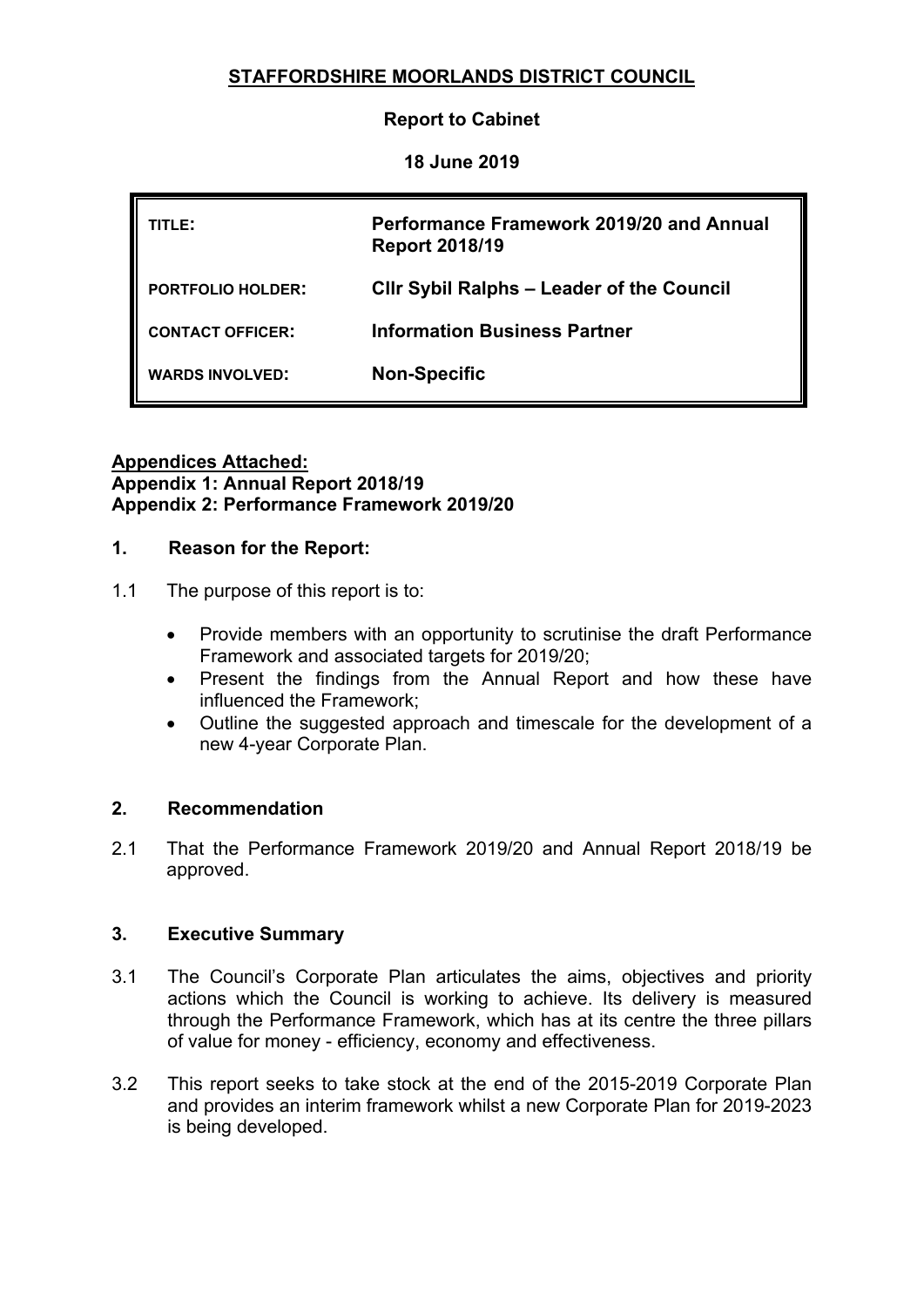#### **4. How this report links to Corporate Priorities**

4.1 The purpose of the report is to enable the monitoring of progress against the Council's corporate priorities. As such this report has linkages to each of the Council's Corporate Plan aims.

# **5. Options**

5.1 Members are asked to consider the proposed targets and to make amendments if they consider that they are necessary.

## **6. Implications**

- 6.1 Community Safety (Crime and Disorder Act 1998) None.
- 6.2 Workforce None.
- 6.3 Equality and Diversity/Equality Impact Assessment This report has been prepared in accordance with the Council's Diversity and Equality Policies.
- 6.4 Financial Considerations Effective Performance Management contributes to the Council's financial objectives.
- 6.5 Legal None.
- 6.6 Sustainability None.
- 6.7 Internal and External Consultation Corporate and Operational Managers have proposed the targets within this report.
- 6.8 Risk Assessment A robust Performance Framework is a critical tool in controlling and mitigating risks.

## **ANDREW P STOKES Executive Director (Transformation) and Chief Finance Officer**

| Performance Framework 2019/20 |
|-------------------------------|
| Annual Report 2018/19         |

**Background Papers Location Contact details**

Available on request V Higgins, Ext 4057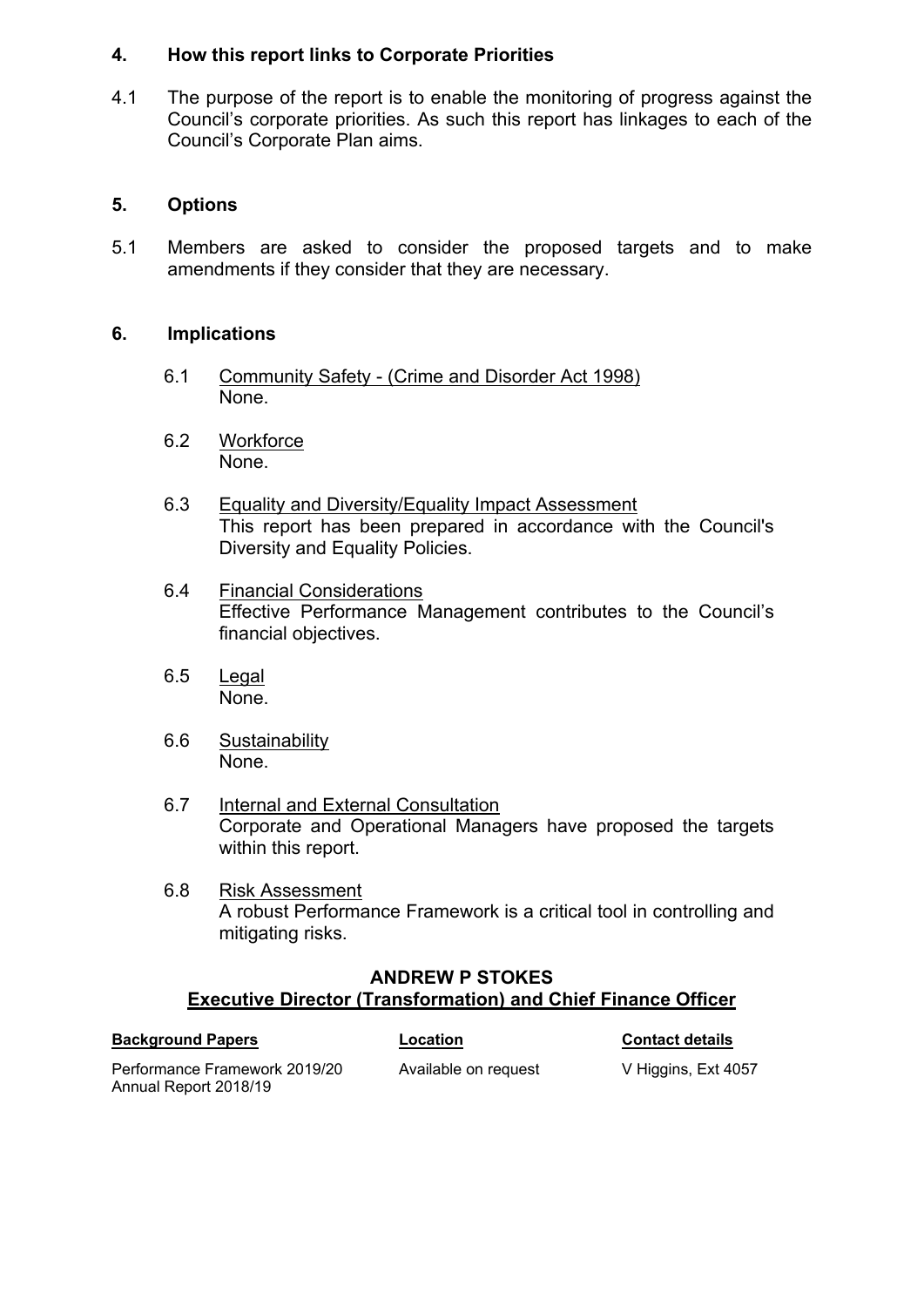### **7. Background and Introduction**

- 7.1 The Council's 4-year Corporate Plan (2015-2019) articulated the aims, objectives and priority actions which the Council was working to achieve over that period. The plan required a new Performance Framework that could measure its delivery and also aid effective scrutiny through more focused and balanced reporting, celebrating success and promoting improvement.
- 7.2 The 2016/17 Performance Framework was built around the Council's key objectives whilst also ensuring that the three pillars of value for money (efficiency, economy and effectiveness) remained central.
- 7.3 The framework is made up of monthly, quarterly and annual measures and the Council reports by exception on all monthly and quarterly measures but has moved away from a 'dashboard' approach to one which reflects the whole framework. The annual contextual measures are reported in the new Annual Report, which also provides an overview of the Council's progress in delivering its Corporate Plan and the results of value for money benchmarking.

### **8. Performance Framework 2019/20**

- 8.1 Targets covering a 3-year period are owned and managed by service leads across the authority, and are communicated to teams through service plans and individual performance objectives via the staff appraisal process (PEP). Managers have been asked to review and refresh these targets for the period 2019/20 to 2021/22 based upon current performance levels and national benchmarks, where available.
- 8.2 In some cases managers have proposed the removal, addition or amendment of performance measures. Such instances have been highlighted within the appendix to this report and have been considered by senior management.

#### **9. Annual Report 2018/19**

- 9.1 The purpose of an Annual Report is to look back and take stock of the progress and achievements made against the Council's stated objectives and to use this intelligence to understand what still needs to be done and what new challenges lie ahead.
- 9.2 The Annual Report does this by:
	- Looking at performance against targets;
	- Analysing performance (and cost) against national and regional comparisons;
	- Presenting information on the local context in which the Council operates; such as health factors, deprivation levels, economic indicators and access to housing;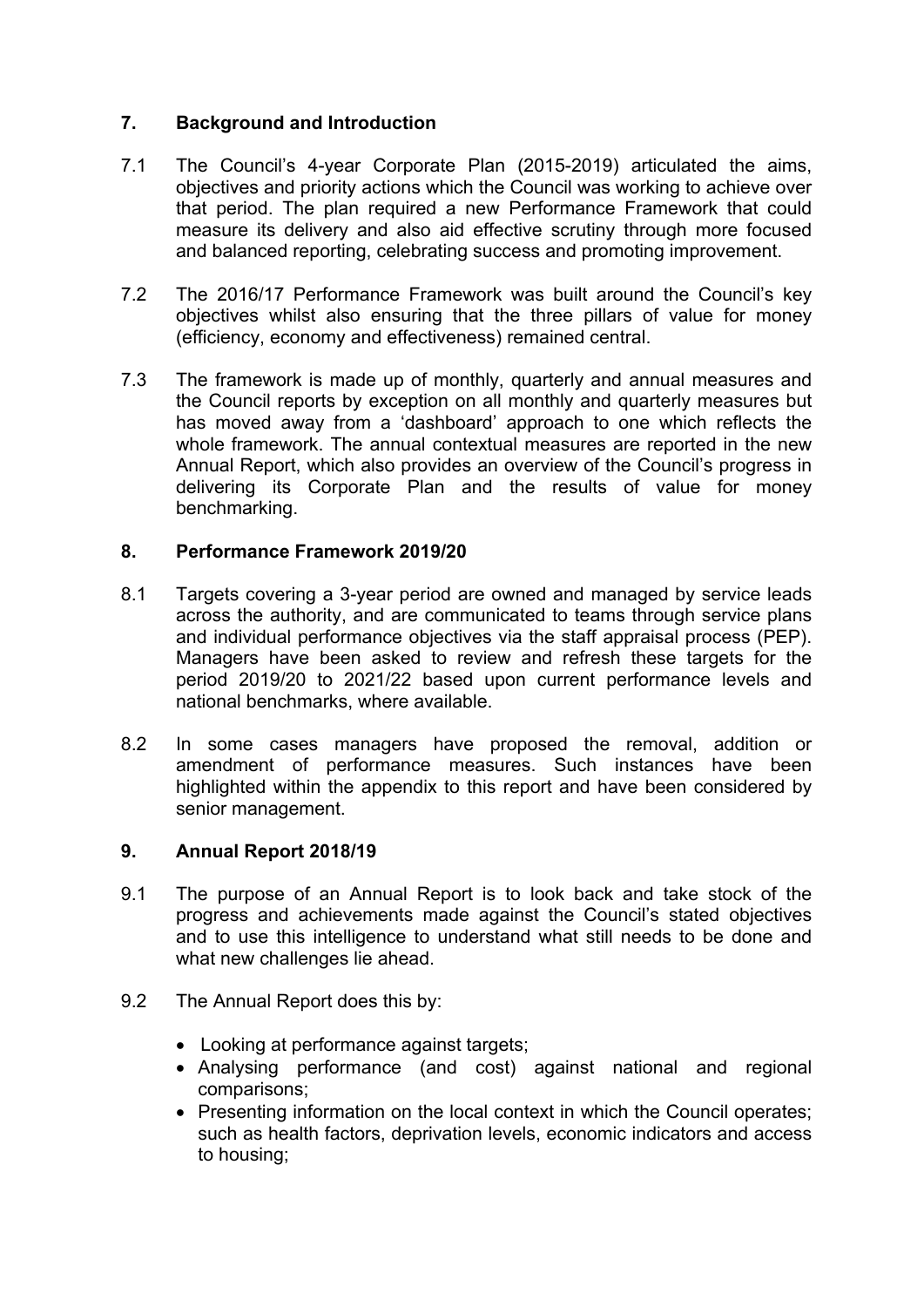- Outlining the financial challenges facing the authority over the course of its Medium Term Financial Plan.
- 9.3 The headline findings from this year's Annual Report have been used to influence the targets set for 2019/20, with the expectation that a new Corporate Plan will be adopted later this year.

| Benchmarking Issues                                                                                                                                                                                                                                                                                                  | Being addressed through                                                                                                                                                                            |
|----------------------------------------------------------------------------------------------------------------------------------------------------------------------------------------------------------------------------------------------------------------------------------------------------------------------|----------------------------------------------------------------------------------------------------------------------------------------------------------------------------------------------------|
| The Council's ranking within the West<br>Midlands remained the 6 <sup>th</sup> fastest in 17/18<br>for new HB claims. Costs have dropped by<br>27% and now rank amongst the 4 lowest in<br>the region.                                                                                                               | Next stage of the channel shift project.                                                                                                                                                           |
| Spend on CCTV is high (but has reduced)<br>and crime levels remain low.                                                                                                                                                                                                                                              | CCTV project.                                                                                                                                                                                      |
| Relative spend by Staffs Moorlands on the<br>provision of sports and recreation is higher<br>than the national average at £7.22 per head<br>of population. Despite this, participation<br>levels show that a third of the local<br>population are 'inactive'.                                                        | Extended leisure contract in place;<br>Sport and Physical Activity Strategy<br>implementation.                                                                                                     |
| The business formation rate has fallen from<br>9.26% to 8.69% and is now the second<br>lowest in the region. Employment rates<br>remain above average but town centre<br>occupancy is lower than the national trend.                                                                                                 | Accelerated business growth and<br>employment programme;<br>Adoption of SM Local Plan.                                                                                                             |
| Spend on development control has<br>decreased significantly and is now amongst<br>the lowest 40% nationally. 100% of 'major'<br>applications were processed, placing us top<br>in the region.                                                                                                                        | A review of the team structure is to be<br>completed by July in order to ensure the<br>correct level of resources is applied to<br>provide higher standards of customer<br>service / satisfaction. |
| Staffs Moorlands' recycling rate has<br>decreased slightly but remains the 2 <sup>nd</sup><br>highest in the regional rankings and our<br>residual waste is the lowest in the region.<br>However, the cost of waste collection is the<br>highest in the region and is amongst the top<br>20% of councils nationally. | New service delivery model through<br>Alliance Environmental Services Ltd.                                                                                                                         |
| The Council's spend on public conveniences<br>is the $2^{nd}$ highest in the region.                                                                                                                                                                                                                                 | Implementation of the Asset<br>Management Plan, including a review of<br>public estate.                                                                                                            |

## **10. Timeframe for developing a new Corporate Plan 2019-2023**

10.1 The Annual Report, as well as looking at performance metrics and comparative cost measures, also takes stock of the progress the Council has made in terms of delivering against its priority actions. These actions were laid out within the Corporate Plan under each of our four aims as specific objectives.